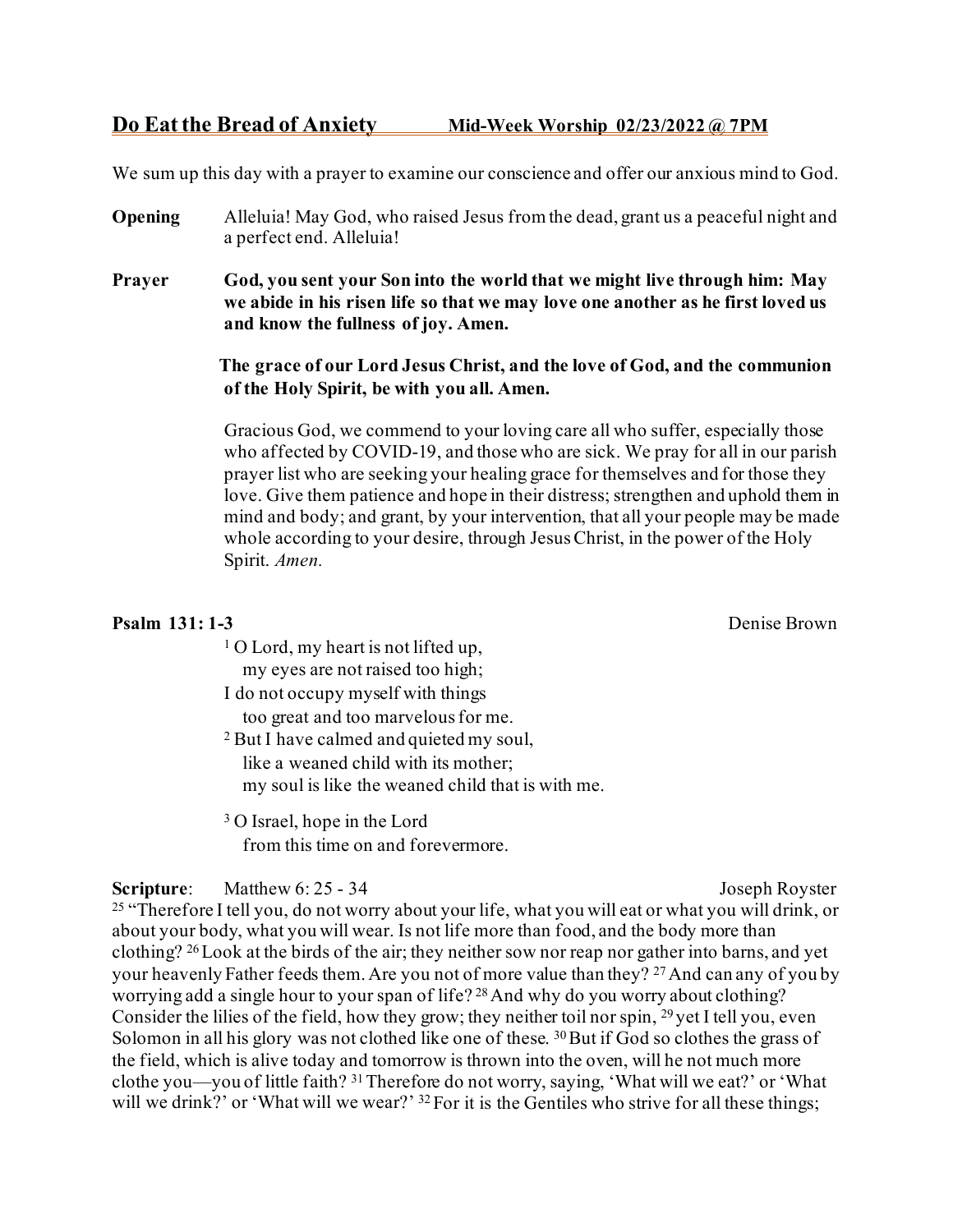and indeed, your heavenly Father knows that you need all these things. 33 But strive first for the kingdom of God and hisrighteousness, and all these things will be given to you as well. <sup>34</sup> "So do not worry about tomorrow, for tomorrow will bring worries of its own. Today's trouble is enough for today.

## **Prayers**

**O God of peace, in our disappointments and in our triumphs.**

**Let us rest secure in your loving arms.**

**In our certainty, anxiety and in our confusion,**

**Let all people rest secure in your loving arms.**

**As we await a new day.**

**Let all creation rest secure in your loving arms.** 

### *Let us name before God those for whom we offer our prayers:*

Holy and Mighty, wellspring of abundant life, *Hear and have mercy.*

Holy Immortal One, protector of the faithful, *Hear and have mercy.*

Holy Trinity, the source of all wholeness, *Hear and have mercy.*

Jesus, divine physician, you sent your disciples to preach the Gospel and heal in your name, *Hear and have mercy.*

Grant your grace to heal those who are sick, we pray to you, O God, *Hear and have mercy.*

Give strength and courage to all who are affected by COVID-19, we pray to you, O God, *Hear and have mercy.*

Give courage and faith to all who are disabled through injury or illness, we pray to you, O God, *Hear and have mercy.*

Comfort, relieve, and heal all sick children, we pray to you, O God, *Hear and have mercy.*

Support and encourage those who live with chronic illness, we pray to you, O God, *Hear and have mercy.*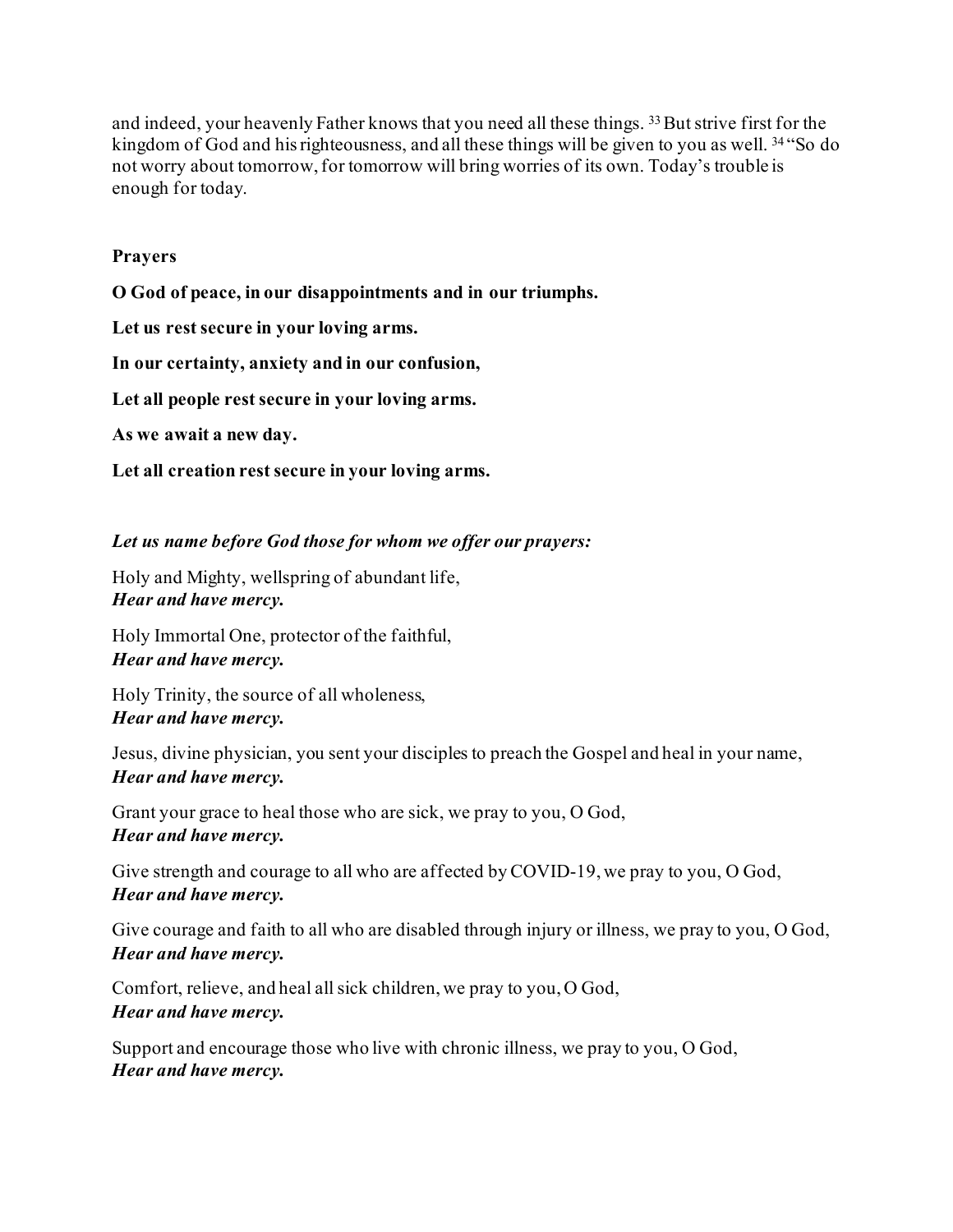Strengthen those who endure continual pain, and give them hope, we pray to you, O God, *Hear and have mercy.*

Grant the refreshment of peaceful sleep to all who suffer, we pray to you, O God, *Hear and have mercy.*

Befriend all who are anxious, lonely, despondent, or afraid, we pray to you, O God, *Hear and have mercy.*

Give rest to the weary, and hold the dying in your loving arms, we pray to you, O God, *Hear and have mercy.*

Help us to live our lives and prepare for death with confident expectation and hope of Easter joy, we pray to you, O God, *Hear and have mercy.*

Give your wisdom and compassion to health care workers, that they may minister to the sick and dying with knowledge, skill, and kindness, we pray to you, O God, *Hear and have mercy.*

Uphold those who keep watch with the sick, we pray to you, O God, *Hear and have mercy.*

Guide those who search for the causes and cures of sickness and disease, we pray to you, O God, *Hear and have mercy.*

Bring healing to this weary world and draw an end to this global pandemic, we pray to you, O God,

**Here, the people may add intercessions or thanksgivings.**

**Our Father in heaven, hallowed be your Name, your kingdom come, your will be done, on earth as in heaven. Give us today our daily bread. Forgive us our sins as we forgive those who sin against us. Save us from the time of trial, and deliver us from evil. For the kingdom, the power, and the glory are yours, now and forever. Amen.**

Benediction: